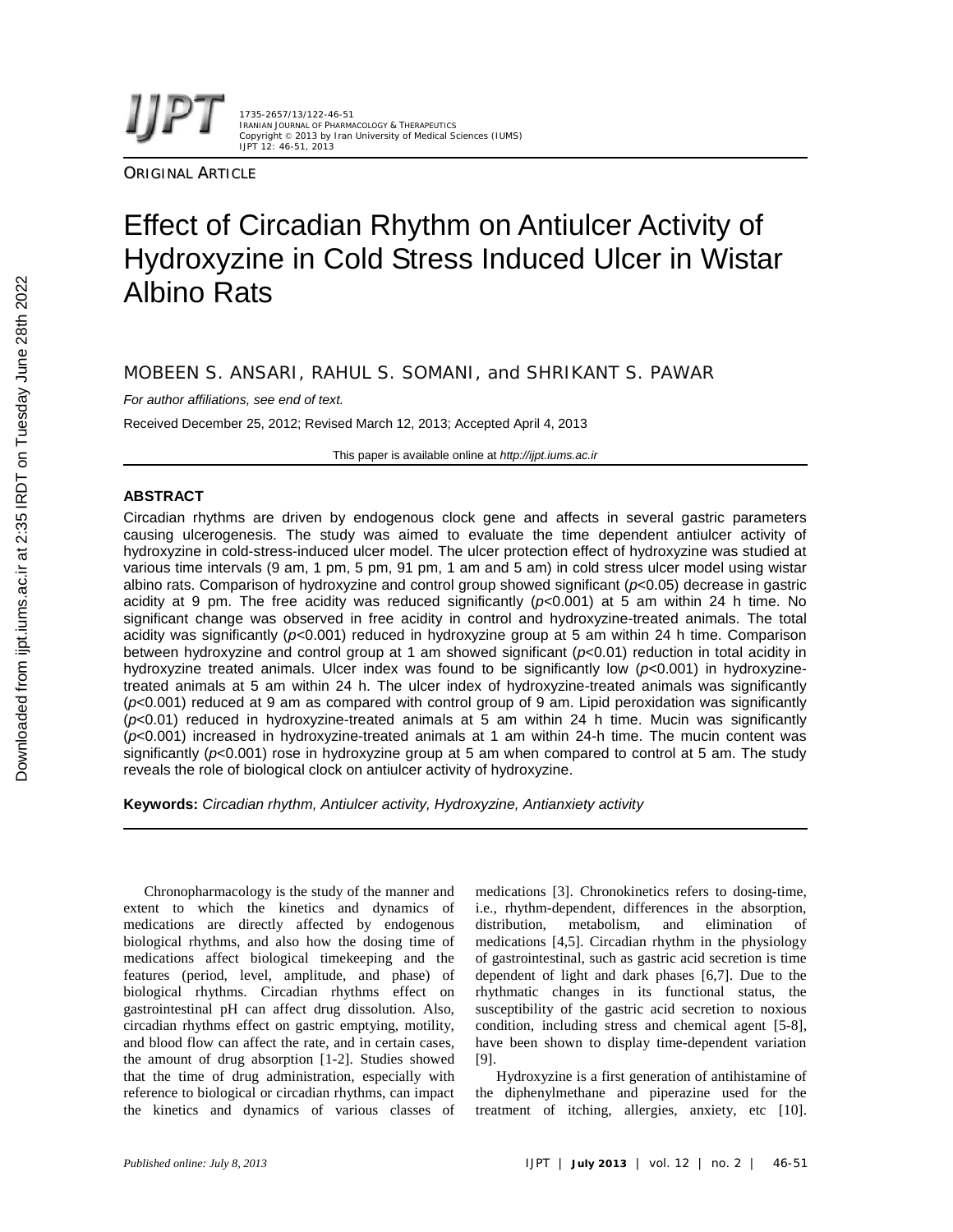**Circadian rhythm and hydroxyzine antiulcer activity** ijpt.iums.ac.ir | **47**

Anticholinergic action results from the direct interaction of this molecule with  $M_3$  muscarinic receptors [9-11]. Stress ulcers are generally based on probable pathogenic mechanism like activation of parasympathetic nervous system which in turn leads to damage of gastric mucosa and further cause for ulceration [12]. Drugs used in treatment of anxiety [13] had reported anti-secretary and antiulcer activity and thus recommended in treatment of gastric ulcer alone or in combination [9,10]. This study was undertaken with an objective to evaluate the effect of circadian rhythm on antiulcer activity of hydroxyzine in cold stress induced ulcer.

# **MATERIALS AND METHODS**

## *Drugs and chemicals*

Hydroxyzine HCl injection U.S.P. (Atarax®) manufactured by UCB India Pvt. Ltd. was purchased. Alcian blue 8 GX was purchased from LOBA Chemical (Pune, India). All other reagents and chemicals were purchased analytical grade with high purity.

# *Experimental animals*

Local bred Wistar albino rats of both sexes weighing 150-200 g were used in this study. Animals were synchronized for circadian rhythm study by maintaining them under controlled environmental conditions (temperature, feeding time, light and dark period, etc.). The lighting regimen was 12 h of light and 12 h of darkness with a light intensity of about 100 lux [9]. Lighting was provided with cool fluorescent bulbs. Photo safe red bulbs were used to visualization during dark. Animals were provided food and water ad libitum during the synchronization period and deprived of food expect water for 24 h before the ulcerogenic stimuli. Experimental protocol was approved by Institutional Animal Ethics Committee (IAEC) of Smt. Kashibai Navale College of Pharmacy, Pune. (No.SKNCOP/IAEC/18/2011-12).

## *Experimental protocol*

# *Cold restraint stress-induced ulcers*

A modified procedure was used for induction of stress-induced gastric mucosal damage. After fasting for 24 h, the animals (n=6) were immobilized by means of a wire net firmly fitted to the body of the rats, and the rats were placed in a cold temperature at 2ºC for 2 h [14]. The immobilization procedure began at 7 am, 11 am, 3 pm, 7 pm, 11 pm and 3 am for control and hydroxyzinetreated animals. At the end of the 2 h stress, the animals were sacrificed following light ether anaesthesia. The stomach was removed, opened along the greater curvature, rinsed with saline solution, and scored macroscopically for mucosal damage [15]. In hydroxyzine-treated animals, intraperitoneal injection of hydroxyzine was given as a single dose of 32 mg/kg [16] to each animal. The same aforementioned clock time was used in the restraint-cold stress application and

2 h after the dose of hydroxyzine and immobilization period (stress).

# *Control group*

Group I: (9:00 am), Group II: (1:00 pm), Group III: (5:00 pm), Group IV: (9:00 pm), Group V: (1:00 am) and Group VI: (5:00 am) was treated with sterile water for injection (SWFI) 1 ml i.p. Immediately after administration of SWFI, all the animals were restrained and subjected for cold stress for 2 h.

# *Hydroxyzine group*

Group I: (9:00 am), Group II: (1:00 pm),Group III: (5:00 pm), Group IV: (9:00 pm), Group V: (1:00 am) and Group VI: (5:00 am) was treated with hydroxyzine 32 mg/kg i.p. Immediately after administration of hydroxyzine, animals were restrained and subjected for cold stress for 2 h. Animals from the control and treated groups were sacrificed after 2 h immobilization period for estimation of different parameters like gastric volume, pH, free acidity, total acidity,  $Na^+$ ,  $K^+$ , lipid peroxidation, mucin and ulcer index.

# *Estimation of parameters*

#### *Collection of Gastric Juice*

The stomach was excised carefully by keeping the oesophagus closed and opened along the greater curvature and the luminal contents were removed. The gastric contents were collected and centrifuged at 1000 rpm for 10 min; the volume of the supernatant was expressed as ml/100 gm body weight and the centrifuged samples were decanted and analysed for gastric volume, pH, free acidity and total acidity [17]. The stomach was washed with saline and observed for gastric lesion using a dissecting microscope. Ulcers were scored and the ulcer index was determined [16- 18].

# *Estimation of pH*

About 1 ml of supernatant liquid was pipetted out and diluted to 10 ml with distilled water. pH of this solution was noted with use of pH meter [17].

# *Estimation of free and total acidity*

About 1 ml of gastric juice was pipetted into a 100 ml conical flask, two or three drops of Topfer's reagent were added and this was titrated with 0.01 N sodium hydroxide [19] until all traces of red colour disappeared and the colour of the solution became yellowish-orange. The volume of alkali added was noted. This volume corresponds to free acidity [20]. Two or three drops of phenolphthalein solution were added and titration was continued until a definite red tinge appeared. The total volume of alkali added was noted. The volume corresponds to the total acidity [21,22].

# *Estimation of Sodium and Potassium concentration in gastric juice*

Sodium stock solution was prepared by dissolving 2.542 g sodium chloride in 11 mL of distilled water. It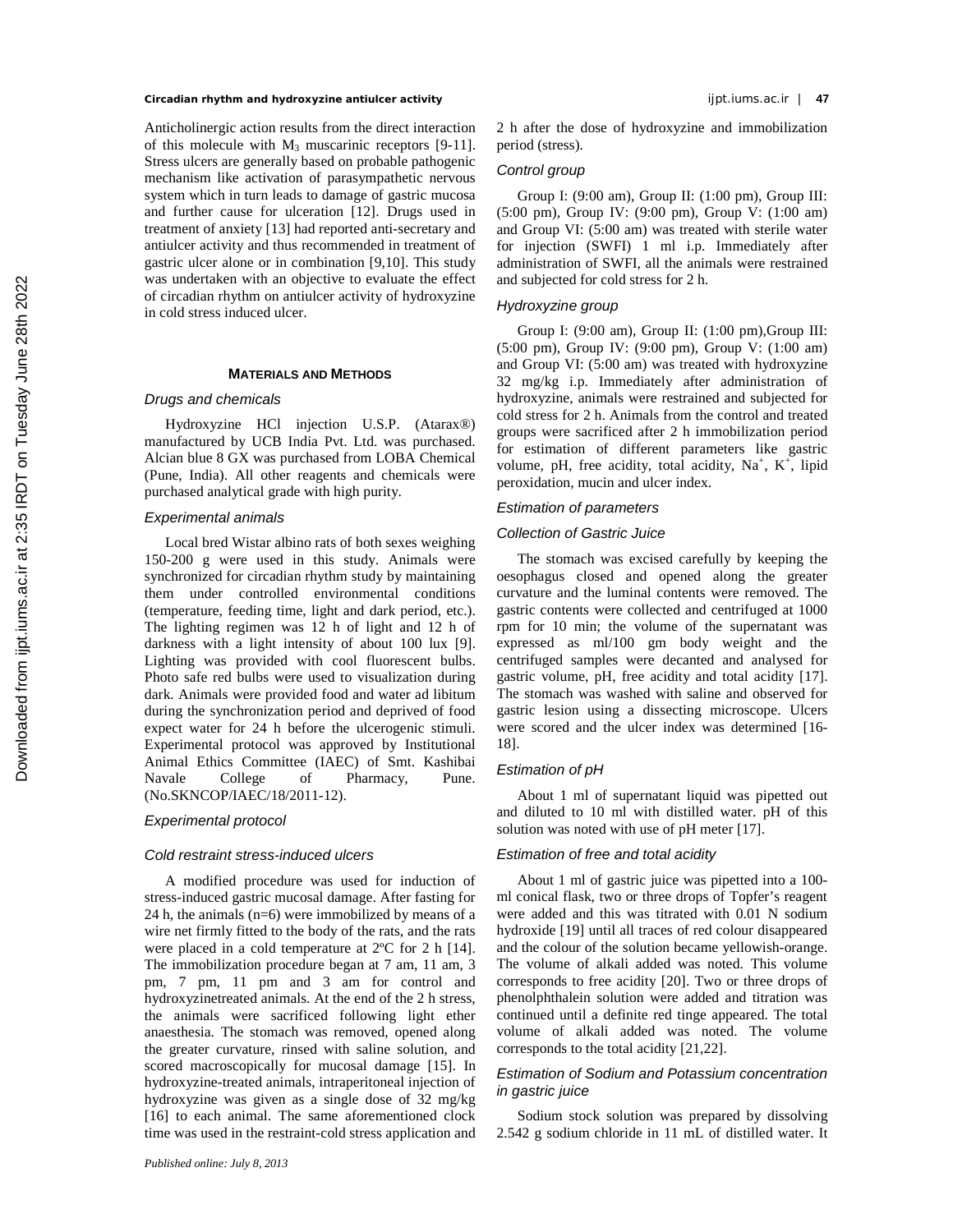**Table 1.**Effect of hydroxyzine hydrochloride on volume of gastric juice (mL)

|                                                                                                                                                        | 9 am            | pm                             | 5 pm            | 9 pm          | . am          | 5 am          |
|--------------------------------------------------------------------------------------------------------------------------------------------------------|-----------------|--------------------------------|-----------------|---------------|---------------|---------------|
| Control                                                                                                                                                | $2.00 + 0.24$   | $1.88 + 0.28$                  | $3.05 \pm 0.25$ | $4.48 + 0.22$ | $4.81 + 0.15$ | $3.56 + 0.24$ |
| Hydroxyzine $(32 \text{ mg/kg})$                                                                                                                       | $1.23 \pm 0.13$ | $1.18 \pm 0.13^{\omega\omega}$ | $2.31 \pm 0.30$ | $3.31 + 0.11$ | $3.18 + 0.26$ | $1.60 + 0.31$ |
| Values are mean $\pm$ SEM; n=6 in each group; $e^{(\theta \theta)}$ < 0.001 compared with hydroxyzine group within 24h (ANOVA followed by Boneferronis |                 |                                |                 |               |               |               |
| test)                                                                                                                                                  |                 |                                |                 |               |               |               |

#### **Table 2.** Effect of hydroxyzine hydrochloride on pH

|                                                                                                                            | 9 am            | pm            | $\overline{\phantom{a}}$ pm | 9 pm          | am            | 5 am            |  |  |
|----------------------------------------------------------------------------------------------------------------------------|-----------------|---------------|-----------------------------|---------------|---------------|-----------------|--|--|
| Control                                                                                                                    | $2.04 \pm 0.33$ | $1.79 + 0.18$ | $2.32 + 0.48$               | $1.48 + 0.14$ | $0.28 + 0.14$ | $1.79 + 0.14$   |  |  |
| Hydroxyzine (32 mg/kg)                                                                                                     | $1.26 \pm 0.16$ | $1.49 + 0.14$ | $1.47 + 0.17$               | $1.15 + 0.07$ | $1.26 + 0.16$ | $1.33 \pm 0.08$ |  |  |
| Values are mean $\pm$ SEM; n=6 in each group; $p < 0.05$ compared with control group at 9 pm (ANOVA with Student's t test) |                 |               |                             |               |               |                 |  |  |

**Table 3.** Effect of hydroxyzine hydrochloride on free acidity (mEq/L/100 g)

|                                                                                                                                                                                                                    | 9 am | 1 pm | $5 \text{ pm}$ | 9 pm                                                                                | 1 am | 5 am                                                                                                                         |
|--------------------------------------------------------------------------------------------------------------------------------------------------------------------------------------------------------------------|------|------|----------------|-------------------------------------------------------------------------------------|------|------------------------------------------------------------------------------------------------------------------------------|
| Control                                                                                                                                                                                                            |      |      |                | $42.67 \pm 1.92$ $50.83 \pm 1.55$ $37.00 \pm 1.23$ $53.67 \pm 1.5$ $56.50 \pm 1.31$ |      | $19.50 + 2.52$                                                                                                               |
| Hydroxyzine $(32 \text{ mg/kg})$                                                                                                                                                                                   |      |      |                |                                                                                     |      | $30.17 \pm 2.54$ $35.33 \pm 1.96$ $24.83 \pm 1.81$ $43.33 \pm 2.04$ $24.00 \pm 2.26$ $13.00 \pm 1.21^{\omega \omega \omega}$ |
| $V_{\text{cluster}}$ are more to $\text{CDM}_{\text{eff}}$ of the sock more. $\frac{\text{QGE}}{\text{QGE}} > 0.001$ common derivate but assumed as a more suitable $24 \text{ L}$ (ANOVA followed by Danaformanic |      |      |                |                                                                                     |      |                                                                                                                              |

Values are mean  $\pm$  SEM; n=6 in each group;  $e^{i\omega w}p < 0.001$  compared with hydroxyzine group within 24 h (ANOVA followed by Boneferronis test)

contains 1 mg sodium per mL (i.e. 1000 ppm). Stock solution was diluted to give four solutions containing 10, 5, 2.5 and 1 ppm of sodium ions.

The potassium stock solution was prepared by dissolving 1.099 g potassium chloride in 11 mL of  $\frac{0.1\%}{0.1\%}$  alcian blue 8GX dissolved in 0.16 M sucrose distilled water [23]. It contains 1 mg potassium per mL (i.e. 1000ppm). Stock solution was diluted to give four solutions containing 20, 10, 5 and 2 ppm of potassium ions. The sodium and potassium in the gastric juice was determined using a Systronics Mediflame-152 flame photometer. For sodium and potassium, the flame intensity corresponding to the concentrated of stock solution was noted by using appropriate filters. The concentration of the sodium and potassium ions was calculated from the graph and expressed in terms of meq/L [23].

## *Estimation of ulcer index*

The inner surface of free stomach was examined for gastric lesions. The number of ulcers was counted [24,25].

## *Estimation of lipid peroxidation (LPO)*

Lipid peroxidation (TBARS method) was measured using MDA equivalents derived from tetraethoxypropane. MDA and other aldehyde have been identified as products of LPO that reacts with thiobarbituric acid to give pink coloured species that absorbs at 532 nm. The method involved heating of biological sample with TBA reagent for 20 min in a boiling water bath. TBA reagent contains 20% trichloroacetic acid, 0.5% thiobarbituric acid and 2.5% N HCl. After cooling, the solution was centrifuged at 2000 rpm for 10 min and precipitate obtained was removed. The absorbance of the supernatant was determined at 532 nm against the blank [26,27].

#### *Estimation of Mucin*

After the collection of gastric juice, the glandular portion excision that opened the lesser curvature was opened. The everted stomachs were soaked for 2 h in buffered with 0.05 M sodium acetate adjusted to a pH with hydrochloric acid. Uncomplexed dye was removed by two successive washes of 15 and 45 min in 0.25 M sucrose solution. Dye complex with mucus was diluted by immersion in 10 ml aliquots of 0.5 M magnesium chloride for 2 h. The resulting blue solutions were shaken briefly with an equal volume of diethyl ether and the optical density of the aqueous phase was measured at 605 nm using a Jasco spectrophotometer. The mucin content of the sample was determined, which has been expressed in microgram/gram of wet gland tissue [21].

#### *Statistical analysis*

The results are presented as mean  $\pm$  SEM. The significance of circadian rhythmicity in each testing procedure was statistically analysed using analysis of variance (ANOVA) followed by Bonferroni multiple comparison test and differences between groups at the same stage were tested with unpaired Student t test.

# **RESULTS**

# *Effect of hydroxyzine hydrochloride on volume of gastric juice*

Hydroxyzine decreases the gastric juice secretion significantly  $(p<0.001)$  at 1 pm within 24 h time. When comparison was made between hydroxyzine and control animals, no significant change was observed in the gastric juice level as presented in Table 1.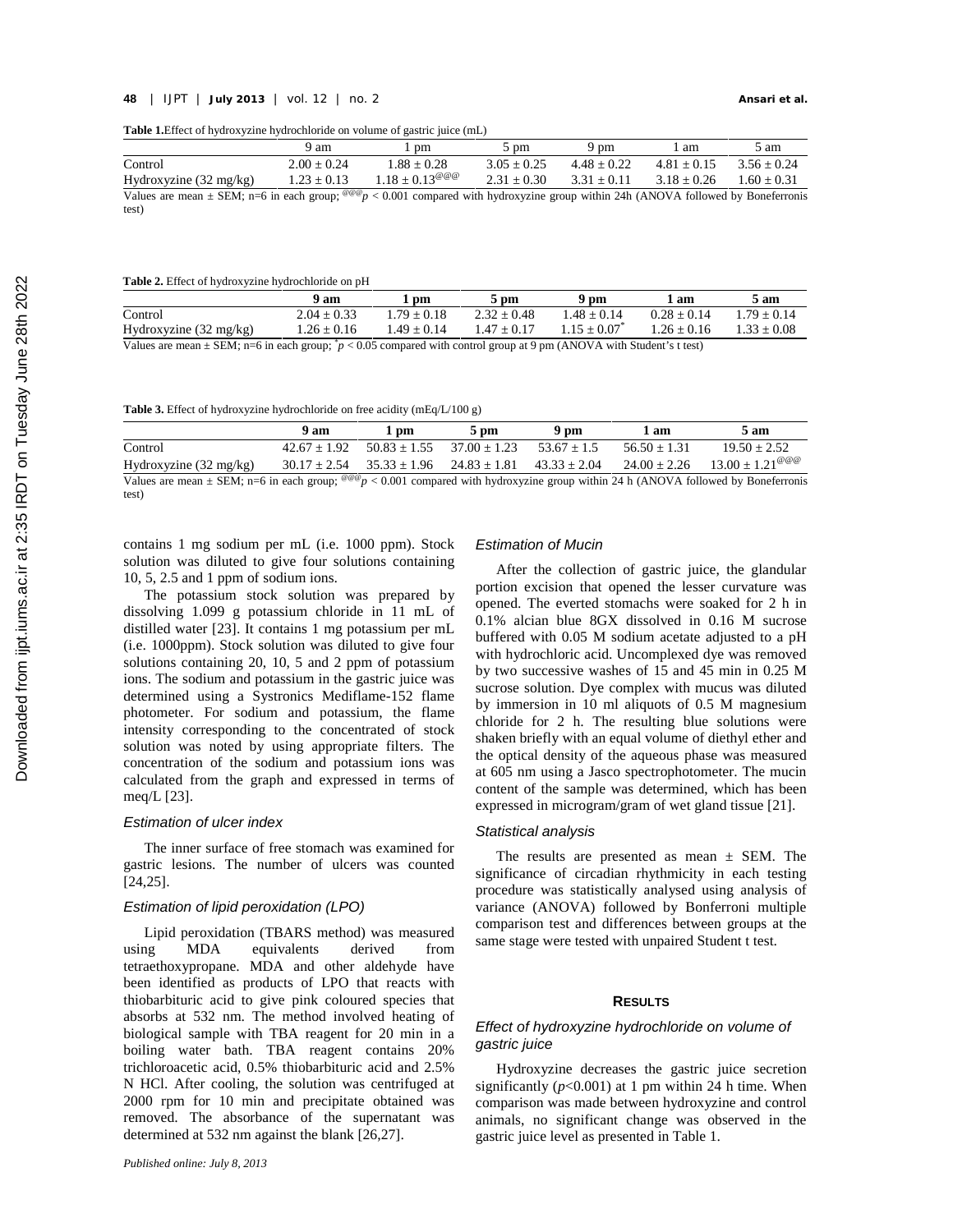#### **Circadian rhythm and hydroxyzine antiulcer activity** ijpt.iums.ac.ir | **49**

|  |  |  | <b>Table 4.</b> Effect of hydroxyzine hydrochloride on total acidity (mEq/L/100g) |  |  |
|--|--|--|-----------------------------------------------------------------------------------|--|--|
|--|--|--|-----------------------------------------------------------------------------------|--|--|

|                                  | $9a$ m | 1 pm | $5 \text{ pm}$                                                                       | 9 pm | 1 am | 5 am                                                                                                                         |
|----------------------------------|--------|------|--------------------------------------------------------------------------------------|------|------|------------------------------------------------------------------------------------------------------------------------------|
| Control                          |        |      | $68.67 \pm 1.30$ $79.67 \pm 1.08$ $57.67 \pm 4.07$ $84.17 \pm 1.64$ $88.83 \pm 0.79$ |      |      | $25.33 + 1.85$                                                                                                               |
| Hydroxyzine $(32 \text{ mg/kg})$ |        |      |                                                                                      |      |      | $51.33 \pm 1.49$ $62.67 \pm 1.56$ $39.50 \pm 2.59$ $69.50 \pm 2.12$ $34.17 \pm 3.27^{**}$ $22.17 \pm 1.95^{\textcircled{e}}$ |

Values are mean  $\pm$  SEM; n=6 in each group; \**p* < 0.01 compared with control group at 1 am (ANOVA with Student's t test), <sup>@@@</sup>*p* < 0.001 compared with hydroxyzine group within 24 h (ANOVA followed by Boneferronis test)

#### **Table 5.** Level of Na<sup>+</sup> (mEq/L) gastric juice of animals treated with hydroxyzine

|                                  | 9 am            | 1 pm           | $5 \text{ pm}$                                     | 9 pm | 1 am           | 5 am                                                                               |
|----------------------------------|-----------------|----------------|----------------------------------------------------|------|----------------|------------------------------------------------------------------------------------|
| Control                          | $11.37 + 0.37$  |                | $12.85 \pm 0.34$ $12.82 \pm 0.38$ $28.23 \pm 0.93$ |      | $27.50 + 0.70$ | $2.93 + 0.21$                                                                      |
| Hydroxyzine $(32 \text{ mg/kg})$ | $9.58 \pm 0.40$ | $10.43 + 0.31$ |                                                    |      |                | $10.42 \pm 0.46$ $17.75 \pm 1.25$ $12.63 \pm 0.78$ $3.68 \pm 0.38^{\omega \omega}$ |

Values are mean  $\pm$  SEM; n=6 in each group; <sup>@@@</sup>p < 0.001 compared with hydroxyzine group within 24 h (ANOVA followed by Boneferronis test)

**Table 6.** Level of  $K^+$  (mEq/L) gastric juice of animals treated with hydroxyzine

|                                                                                                                                                                                          | 9 am                                       | 1 pm          | $5 \text{ pm}$                                                  | 9 pm                            | l am | 5 am          |
|------------------------------------------------------------------------------------------------------------------------------------------------------------------------------------------|--------------------------------------------|---------------|-----------------------------------------------------------------|---------------------------------|------|---------------|
| Control                                                                                                                                                                                  | $6.28 + 0.43$                              |               | $4.80 \pm 0.22$ $5.03 \pm 0.40$ $5.98 \pm 0.27$ $5.31 \pm 0.64$ |                                 |      | $1.39 + 0.20$ |
| Hydroxyzine $(32 \text{ mg/kg})$                                                                                                                                                         | $5.66 \pm 0.45^{\textcircled{\,\circ\,0}}$ | $4.26 + 0.30$ | $3.98 + 0.24$                                                   | $4.86 \pm 0.41$ $2.21 \pm 0.46$ |      | $1.38 + 0.2$  |
| $V_{\text{cluster}}$ are mean $\pm$ CEM; $n=6$ in each group; $\frac{\mathcal{Q}(\mathcal{Q}_n)}{n}$ < 0.001 compared with hydrogyring group within 24 h (ANOVA followed by Bonoformonic |                                            |               |                                                                 |                                 |      |               |

 $\epsilon_p$  < 0.001 compared with hydroxyzine group within 24 h (ANOVA followed by Boneferronis test)

## *Effect of hydroxyzine hydrochloride on pH*

The pH of gastric juice was not reduced significantly in hydroxyzine group within 24 h time. Comparison of hydroxyzine and control group showed significant (*p* < 0.05) decrease in gastric acidity at 9 pm as presented in Table 2.

#### *Effect of hydroxyzine hydrochloride on free acidity*

The free acidity was reduced significantly  $(p \leq$ 0.001) at 5 am within 24 h time. No significant change was observed in free acidity in control and hydroxyzinetreated animals as presented in Table 3.

## *Effect of hydroxyzine hydrochloride on total acidity*

The total acidity was significantly  $(p<0.001)$ reduced in hydroxyzine group at 5 am within 24 h time. Comparison between hydroxyzine and control group at 1 am showed significant  $(p<0.01)$  reduction in total 1 am showed significant  $(p<0.01)$  reduction in total<br>acidity in hydroxyzine treated animals as presented in<br>Table 4 Table 4.

# *Ulcer index of animals treated with hydroxyzine hydrochloride*

Ulcer index was found to be significantly low (*p*<0.001) in hydroxyzine-treated animals at 5 am within 24 h time. The ulcer index of hydroxyzinetreated animals was significantly  $(p<0.001)$  reduced at 9 am compared with control group of 9 am. Significant decrease  $(p<0.01)$ ,  $(p<0.01)$  and  $(p<0.01)$  in ulcer index was observed in hydroxyzine-treated animals at 1 pm, 9

pm and 5 am when compared with control at same timing (Fig 1).

# *Level of Na<sup>+</sup> in gastric juice of animals treated with hydroxyzine*

The  $Na<sup>+</sup>$  concentration was reduced very significantly  $(p<0.001)$  at 5 am within 24 h time. No significant change was observed in the level of  $Na<sup>+</sup>$  in hydroxyzine and control animals presented in Table 5.

# *Level of K<sup>+</sup> in gastric juice of animals treated with hydroxyzine*

 $K^+$  concentration was significantly ( $p < 0.001$ ) increased at 9 am in hydroxyzine-treated animals within 24 h time. No significant change was observed when



Fig 1.Ulcer index of animals treated with hydroxyzine hydrochloride

Values are mean  $\pm$  SEM; n=6 in each group;  $\sqrt[k]{p}$  < 0.01 compared with control group at 13 pm, 21 pm and 5 am (Student's t test), \*\*\**p*  $< 0.001$  compared with control group at 9 am (ANOVA with Student's t test), <sup>@@@</sup>p  $< 0.001$  compared with hydroxyzine group within 24 h (ANOVA followed by Boneferronis test)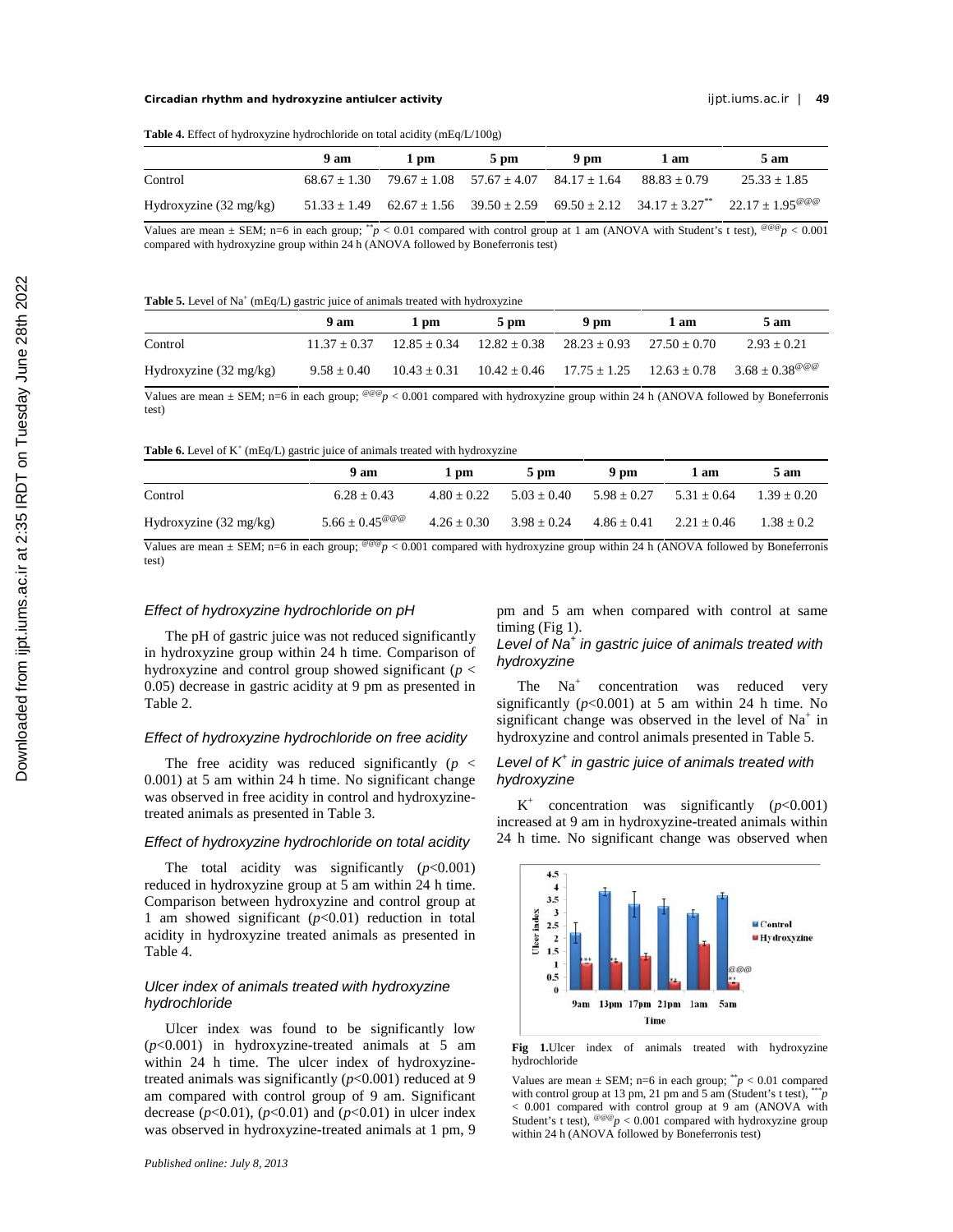

**Fig 2.** Effect of hydroxyzine hydrochloride on Lipid peroxidation (nmol of MDA/ mg of protein) in rat stomach

Values are mean  $\pm$  SEM; n=6 in each group;  $\gamma p < 0.05$  compared with control group at 1am (ANOVA with Student's t test),  $e^{i x} p <$  with 0.001 compared with control group at 21 pm (ANOVA with Student's t test),  $e^{i\theta}p < 0.01$  compared with hydroxyzine group within 24 h (ANOVA followed by Bonferronis test)

control was compared with hydroxyzine-treated animals as presented in Table 6.

# *Effect of hydroxyzine hydrochloride on lipid peroxidation of rat's stomach*

Lipid peroxidation was significantly  $(p<0.01)$ reduced in hydroxyzine-treated animals at 5 am within 24 h time. Significant reduction  $(p<0.001)$  and  $(p<0.05)$ in lipid peroxidation was observed in hydroxyzinetreated animals at 9 pm and 1 am when compared with control group at 9 pm., and 1 am as presented in Fig 2.

# *Effect of hydroxyzine hydrochloride on mucin level*

Mucin was significantly (*p*<0.001) increased in hydroxyzine-treated animals at 1 am within 24 h time. The mucin level was significantly  $(p<0.001)$  raised in hydroxyzine group at 5 am when compared to control at 5 am as presented in Fig 3.

#### **DISCUSSION**

Chronopharmacology studies time-dependant effect of drugs. An alteration in drugs pharmacodynamics and kinetics takes place due to variation in biological rhythm [28]. There are several factors that may induce ulcer in human beings such as: stress, chronic use of anti-inflammatory drugs and continuous alcohol ingestion [10]. Several studies revealed time-dependent variation in gastric mucosa due to ulcerogenic stimuli consisting of stress [15].

The possible mechanism leading to the development of acute to stressful conditions is the central as well as peripheral activation of cholinergic system [29,30], thereby increased secretion of vagal nerve and release of acetylcholine which binds to  $M_3$  receptor in the rat stomach is crucial [31,32].

Circadian fluctuation as a central functions in the brain, along with circadian rhythm in local gastric defense mechanism; seemingly contribute to the



**Fig 3.** Effect of hydroxyzine hydrochloride on mucin (µg of alcian blue/g of wet gland) level

Values are mean  $\pm$  SEM; n=6 in each group;  $\gamma p < 0.05$  compared with control group at 21 pm (ANOVA with Student's t test),  $\frac{1}{2}$   $\frac{1}{2}$   $\frac{1}{2}$ 0.001 compared with control group at 5 am (ANOVA with Student's t test), <sup>@@@</sup>*p* < 0.001 compared with hydroxyzine group within 24 h (ANOVA followed by Boneferroni's test)

observed time-dependent susceptibility of rat gastric mucosa to restraint cold injury [33]. In the restraint cold model, administration of hydroxyzine 32 mg/kg i. p showed decreased gastric volume at 1 pm which indicates the maximum antisecretory activity of hydroxyzine at this time. Significant decrease in pH at 9 pm indicates its maximum effectiveness over decreasing pH at this time. Lower values for total acidity and ulcer index were observed at 5 am representing a potential anti-ulcer activity at this time. Also the drug showed similar effect at 1 pm and 9 pm. The gastric secretion is regulated by the hydroxyzine by blocking  $M_3$  receptor and this may be the basis for producing the anti-ulcer and anti-secetory action. Also the drug hydroxyzine was found to decrease the lipid peroxidation at 5 am, 9 pm and 1 am indicating antioxidant-like activity. Thus, the gastric cellular damage was prevented by the drug by increasing the secretion mucin at 1 am and 5 am. The results obtained from present study support the anticholinergic, vagolytic and anti-secretory [33] action of hydroxyzine [8]. Prominent ulcer protective action was observed at 5 am. The study undertaken explores the effect of circadian rhythm on antiulcer activity of hydroxyzine.

In conclusion, circadian rhythm is present for the body temperature, heart rate, blood pressure, organ blood flow, pulmonary and kidney function, as well as for concentration of neurotransmitters, hormones, enzymes, electrolytes and glucose. Action of drugs used in treatment of diseases is affected by the circadian rhythm. There is alteration in the pharmacodynamic and pharmacokinetic activity of the drug in 24 h time. Also, there is change in the behavior in the expression of enzymes and proteins which interacts with the drugs. Present study reveals the anti-ulcer activity of drug hydroxyzine which get varied as per the time within 24 h. The drug had showed significant antiulcer activity at night time as compared to day time. Our study clearly reflect that in rodents hydroxyzine effect i.e. either anti anxiety, anti-secretaory and/or antiulcer varies as per